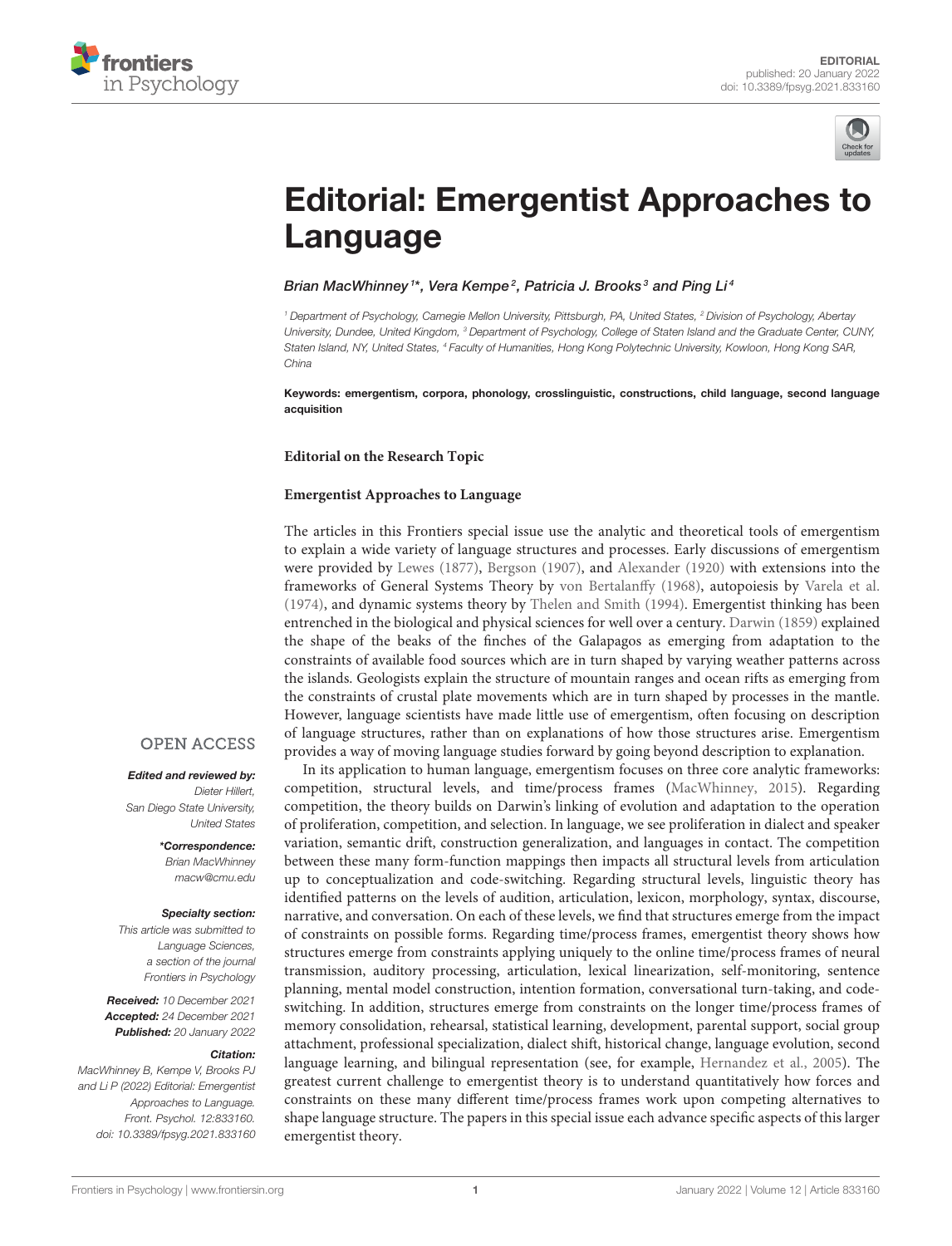1. The two papers in the first section conceptualize language as a network, with direct mappings between forms and functions.

[O'Grady](https://doi.org/10.3389/fpsyg.2021.660296) applies three key ideas from emergentist theory to provide an account of linguistic coreference: (1) meanings map directly onto forms, without an intervening syntactic (tree) structure; (2) algorithms bring together forms and meanings during speech production and comprehension; (3) properties of algorithms are shaped by real time processing. He goes on to examine constraints on linguistic coreference in English and Balinese as providing evidence against a language-specific account of the syntax of anaphora and in support of the emergentist approach. This work sheds light on how emergentist approaches can account for universal patterns and similarities across typologically different languages.

[Diessel](https://doi.org/10.3389/fpsyg.2020.604853) proposes that linguistic structure emerges from a dynamic network of associations comprising symbolic (i.e., associations between forms and meanings), sequential (i.e., associations between elements in sequences), and taxonomic relations (i.e., associations between representations at different levels of abstraction). Other papers in this volume similarly adopt the framework of network science in studies of monolingual [\(Chan et al.\)](https://doi.org/10.3389/fpsyg.2021.679008) and bilingual [\(Xu et al.\)](https://doi.org/10.3389/fpsyg.2021.662409) language acquisition.

2. The four papers in the second section provide illustrations of how emergentist ideas may be implemented across different time/process frames, ranging from historical change to online processing.

[Goldberg and Lee](https://doi.org/10.3389/fpsyg.2021.662884) explore diachronic changes in the preferred order of gendered binomial expressions in English using largescale data from the Google N-gram online corpus. They document how drastically asymmetric word frequencies made the binomial expression mother and  $dad(dy)$  more cognitively accessible than  $dad(dy)$  and mother. As the emergent cluster of semantically and morphologically related binomials (e.g., ma and pa; grandma and grandpa) grew in strength over time, it progressively coaxed other binomials to shift order, with larger effects in promoting female-first binomials against less entrenched male-first competitors. Their analysis provides a novel demonstration of how the ease with which information is retrieved from long-term memory not only influences language processing [\(MacDonald, 2013\)](#page-3-9), but also results in historical change.

[Sagae](https://doi.org/10.3389/fpsyg.2021.674402) illustrates how a computational learning model that makes use of new algorithms for "deep learning" can provide an accurate estimate of the developmental level for a child's syntax. This model can learn from transcripts alone with no prespecified language knowledge and without reliance on corrective feedback. Remarkably, this naive emergentist model does just as well as hand-crafted and hand-computed models, thereby illustrating how researchers can pursue a fully datadriven approach to understanding language development and in conducting clinical assessments.

[Gow et al.](https://doi.org/10.3389/fpsyg.2021.590155) use neuroimaging to explore how learning words with illegal phonotactic sequences influences phonological processing. Updating of phonotactic constraints as a consequence of word learning was associated with co-activation of brain regions that support lexical word-form representations as opposed to areas involved in rule-based processing. The findings align with predictions of the TRACE connectionist model of speech perception [\(McClelland and Elman, 1986\)](#page-3-10), emphasizing top-down influences of lexical representations on phonological processing and emergence of phonotactic constraints out of the structure of the lexicon.

[Yang et al.](https://doi.org/10.3389/fpsyg.2021.662345) examine three different accounts for why there are syntactic priming effects: (1) the transient activation account focuses on the role of reactivation of declarative memory structures [\(Branigan et al., 2000\)](#page-3-11); (2) the error-based implicit learning account places emphasis on the speaker's prediction errors while processing sentences [\(Bock and Griffin, 2000\)](#page-3-12); and (3) the reinforcement learning account highlights feedback signals on procedural knowledge [\(Sutton and Barto, 1998\)](#page-3-13). The three accounts make different assumptions regarding the representation of syntactic rules (declarative vs. procedural) and the mechanisms that drive priming. Through a series of computational models implemented in ACT-R [\(Anderson et al.,](#page-3-14) [2004\)](#page-3-14), the authors tease apart the role of different mechanisms in each account and conclude that the data are largely consistent with the error-based implicit learning account.

3. The five papers in the third section use emergentist concepts to explain patterns in children's learning of phonological and grammatical structures.

[Menn et al.](https://doi.org/10.3389/fpsyg.2021.646090) introduce a new CHILDES corpus of phonetically transcribed dialogue involving a child and his communicative partners, spanning the child's babbling and first words to welldeveloped single word communications. The authors present analyses illustrating how the child's first words surface from poorly coordinated articulatory gestures, and how various articulatory units (phonetic segments, syllables, words) emerge gradually over time. The detailed transcriptions of the corpus enable the authors to trace variability in the child's speech productions to variability in the realization of the various articulatory components which shape the non-linear trajectory of segmental development.

[Rose and Penney](https://doi.org/10.3389/fpsyg.2021.646713) examine how constraints from different structural levels impact children's learning of consonantal place and manner features. These levels include specifics of the articulatory process, variations in dialect, the shape of the child's lexicon, and the overall segmental inventory of the language. They illustrate the interactions of these constraints in terms of data on the late acquisition of rhotic consonants across children and languages and on a case study of a German child's substitutions of labials for coronals. The overall perspective of this work is that "segments are made, not born" in that both the sequence of acquisition and the shape of the emerging system is determined by the interaction of constraints from several levels.

[Tsung and Gong](https://doi.org/10.3389/fpsyg.2020.607818) use data from 168 children in the Early Childhood Mandarin Corpus to track the emergence of distinct varieties (11 types) of the Mandarin "ba" construction in child language, and children's knowledge of various constraints associated with its use. An important finding in this study is that children's linguistic development is constrained by and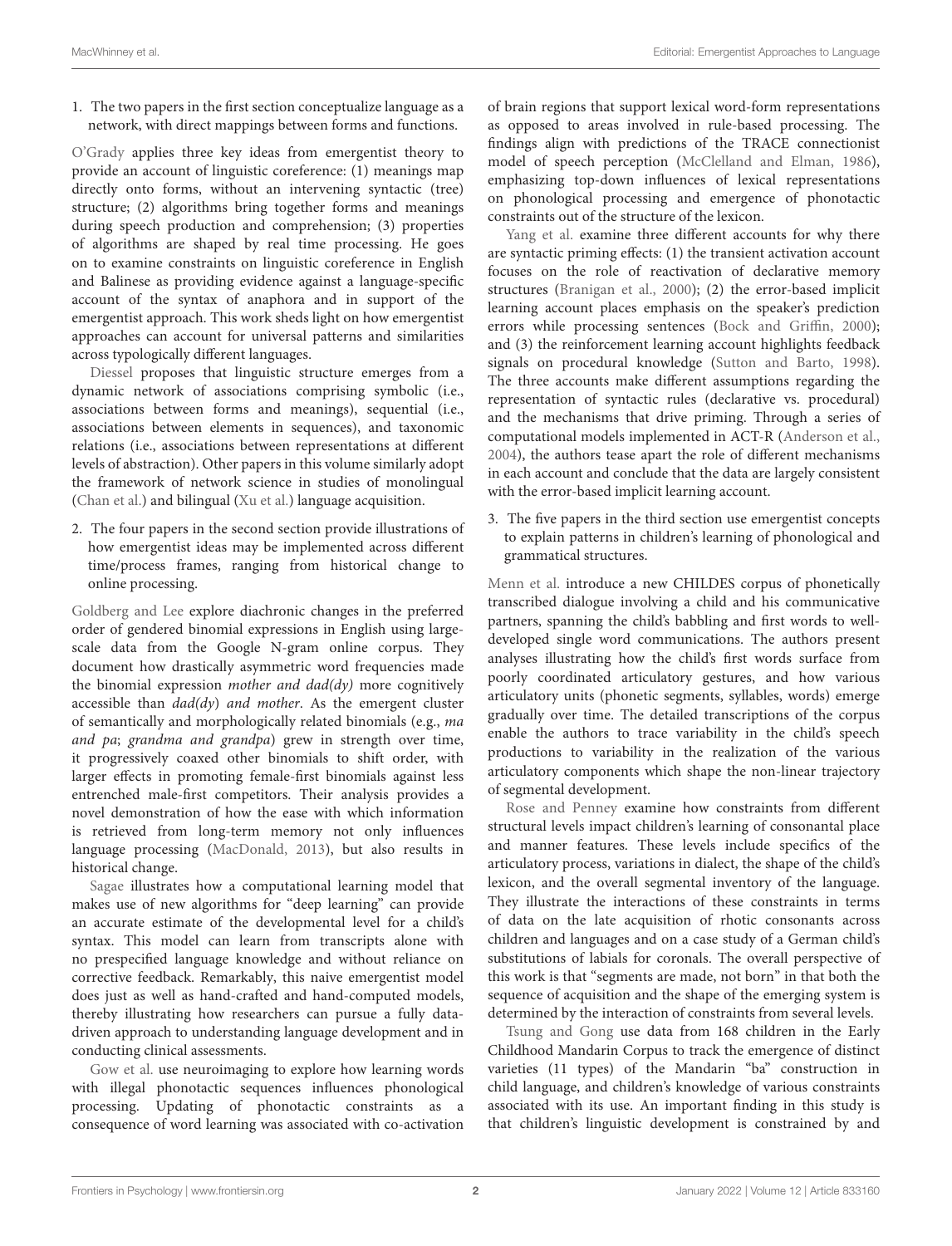co-evolves with pragmatic acquisition and other non-linguistic cognitive factors, and that these developments tend to come in dynamic waves and stages. This paper, along with others in this volume (e.g., [Goldberg and Lee;](https://doi.org/10.3389/fpsyg.2021.662884) [Menn et al.;](https://doi.org/10.3389/fpsyg.2021.646090) [Zhao and Fan\)](https://doi.org/10.3389/fpsyg.2021.653258), demonstrates the utility and significance of corpus analysis in the study of emergentism in language processes.

[Donnelly and Kidd](https://doi.org/10.3389/fpsyg.2021.661022) test predictions of two models of syntactic development—early abstraction and usage-basis—through use of the intermodal preferential looking paradigm [\(Golinkoff et al.,](#page-3-15) [2013\)](#page-3-15). The authors find that 21-month-old English-speaking toddlers do not have a sufficiently robust representation of the transitive construction to support comprehension of novel verbs. Using statistical models that assume either graded or discrete individual differences, the authors fail to find conclusive support for either theoretical approach and conclude that existing experimental paradigms might be ill-suited for studies of individual differences.

[Chan et al.](https://doi.org/10.3389/fpsyg.2021.679008) use an elicited-production task to explore Cantonese-speaking children's earliest relative clauses. Building on research on "construction conspiracy" (Abbot-Smith and Behrens, [2006\)](#page-3-16) and "constructional grounding" [\(Israel et al.,](#page-3-17) [2000\)](#page-3-17), the authors explore whether the similarity of a new construction to existing structures in the child's repertoire (or network) promotes acquisition to a greater extent than structural complexity. In the case of Cantonese, object-relative clauses resemble the high frequency Subject-Verb-Object construction but are arguably more complex than subject-relative clauses. Though the children produced few relative clauses, their elicited productions favored object-relative clauses, supporting the emergentist view that learning is guided by similarities to known, high frequency constructions.

4. The three papers in the fourth section explore domaingeneral mechanisms underlying language abilities and shared processing resources that yield cross-domain effects. These mechanisms support sensorimotor coordination, learning of serial order and co-occurrence statistics, and priming.

[Tkachman et al.](https://doi.org/10.3389/fcomm.2020.612973) suggest that the central pattern generators that drive locomotion also constrain the structure of bimanual actions in sign languages. They present evidence from multiple unrelated sign languages, indicating that bimanual signs with alternating movements are more likely to involve repetition than bimanual signs that are symmetrical. They argue that the motor behaviors evolved for non-linguistic purposes may be exploited for linguistic purposes, specifically in relation to the emergence of sign language conventions.

[Koranda et al.](https://doi.org/10.3389/fpsyg.2020.01193) use interleaved syntactic priming and action priming tasks to explore the hypothesis that planning in the service of language production emerges from domain-general action planning processes. Findings of this type indicate how patterns can emerge from constraints from very disparate systems when they are interacting online.

[Lahti-Nuuttila et al.](https://doi.org/10.3389/fpsyg.2021.608069) consider whether children with Developmental Language Disorder (DLD) exhibit a domaingeneral impairment in short-term memory (STM) for serial order. Exploring links between non-linguistic auditory and visual STM and receptive and expressive language in typically developing children and children with DLD, they find that non-verbal STM for serial order modulates aspects of language development in children with DLD. The results point to how serial processing can impact language when the state of acquisition is less developed and more fragile.

5. The five papers in the fifth and final section use largescale corpora to study second language learning of English and bilingual language processing. This includes testing the impact of the Competition Model dimensions of cue availability/reliability [\(MacWhinney, 2021\)](#page-3-18) and dominant contextual patterns on processing.

[Zhao and Fan](https://doi.org/10.3389/fpsyg.2021.653258) use written corpus data to test predictions of the Competition Model in the context of Chinese university students' acquisition of English article constructions. In structural equation models predicting accurate production of English articles, learners at all levels of proficiency were influenced by cue availability whereas only higher proficiency learners were influenced by cue reliability. A future direction in this work is to link the Competition Model to a usage-based account of acquisition and production of constructions such as the English particle.

[Guo and Ellis](https://doi.org/10.3389/fpsyg.2021.582259) use an elicited imitation task to explore influences of cue availability, cue reliability, and phrasal formulaicity on L2 learners' production of English inflectional morphemes. Learners were more likely to produce morphemes in words that reliably occur in the target inflected form and in high frequency multi-word strings. This suggests that the emergent features of the input facilitating learning and accurate production of grammatical morphemes exist at multiple levels of granularity.

[Zeng et al.](https://doi.org/10.3389/fpsyg.2021.661923) explore how prototypical associations between lexical-semantic features and grammatical forms influence English tense-aspect processing in L2 learners varying in proficiency. They document how lexical-semantic features of regularly inflected verbs affect online sentence processing and offer a statistical learning account of how frequencies of correlated features shape both online processing and L2 acquisition.

[Evans and Larsen-Freeman](https://doi.org/10.3389/fpsyg.2020.574603) apply dynamic systems theory to L2 acquisition of before- and without-headed adverbial constructions. Using a longitudinal case-study design, the authors observe how non-linear developmental trajectories emerge from the dynamics of competition between specific forms and functions.

[Xu et al.](https://doi.org/10.3389/fpsyg.2021.662409) examine corpora of naturalistic (spontaneous) codeswitching in English-Chinese and English-Spanish bilinguals through the lens of network science. Traditional psycholinguistic studies of code-switching rely on experimenter-induced codeswitching behaviors, and account for why code-switching occurs through lexical accessibility and psycholinguistic factors. The authors examine the global lexico-semantic structures of words that occur in naturalistic code-switching and identify how network communities and clustering coefficients could depict the impact of bilingual lexical properties on bilingual production in a holistic manner. The study offers a new way to look at the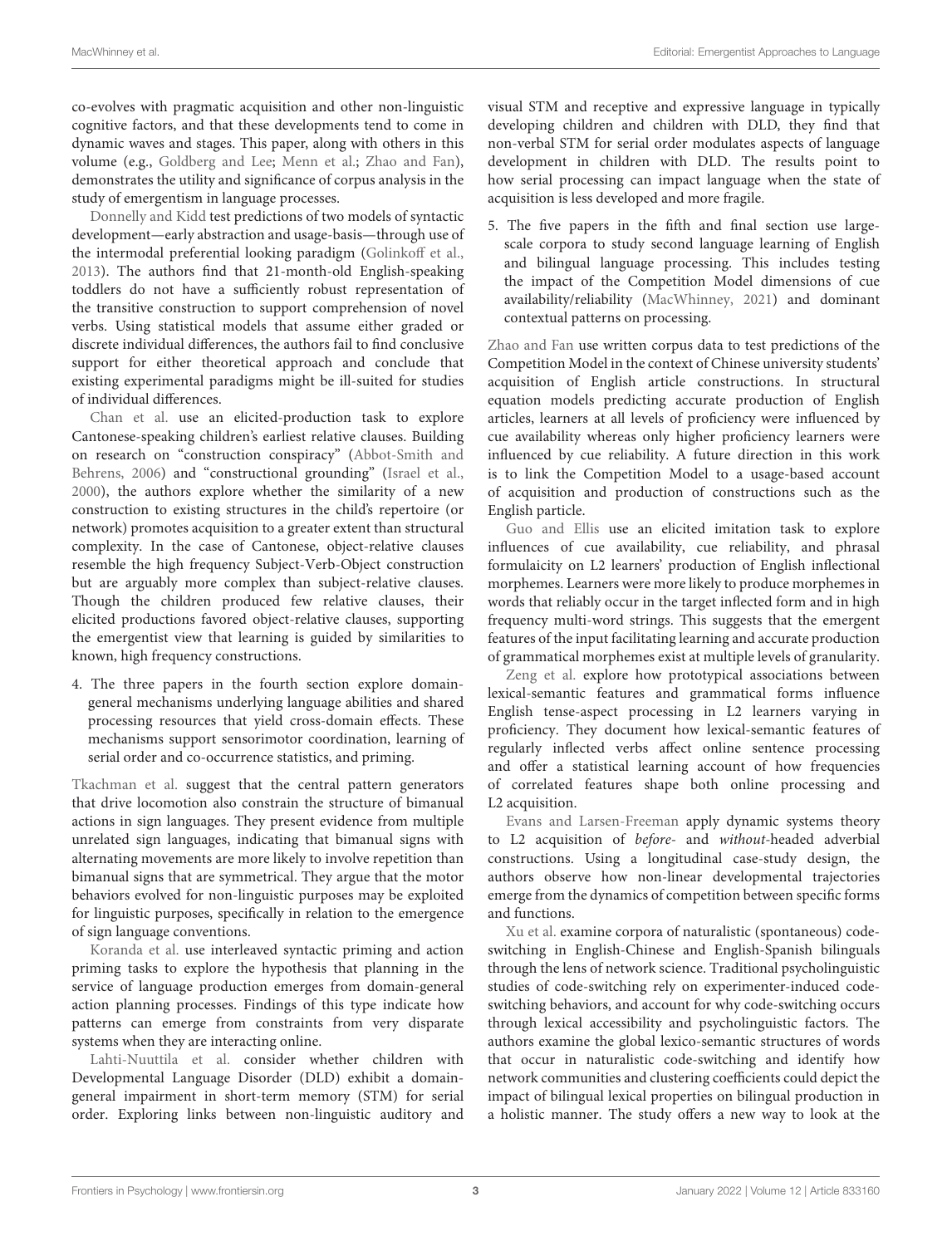organization and competition of bilingual lexical representation and processing.

# **CONCLUSIONS**

Human language structure is remarkably complex and dynamic. This complexity arises from a myriad of social, cognitive, and biological forces competing across diverse timescales and within many processes. The analyses and findings presented here have shown how one can trace these interactions, competitions, and constraints to observe the emergence of linguistic structures in phonology, lexicon, and grammar. These emergentist studies have used corpus analysis, experimentation, neuroimaging, and computational modeling to study the determination of language structure across the timescales of processing, development, and language change.

Some studies, such as [Koranda et al.,](https://doi.org/10.3389/fpsyg.2020.01193) emphasize the ways in which linked systems constrain each other in real time. Others, such as [Rose and Penney,](https://doi.org/10.3389/fpsyg.2021.646713) show how constraints across levels [shape children's learning, whereas studies such as](https://doi.org/10.3389/fpsyg.2020.574603) Evans and Larsen-Freeman show how this shapes adults' learning across months and years. Still others, such as [Goldberg and Lee,](https://doi.org/10.3389/fpsyg.2021.662884) show how repeated patterns of preferential processing bring about historical shifts in language structure.

The work reported here helps us understand the ways in which competition across levels and timeframes works within

# **REFERENCES**

- <span id="page-3-16"></span>Abbot-Smith, K., and Behrens, H. (2006). How known constructions influence the acquisition of other constructions: the German passive and future constructions. Cogn. Sci. [30, 995–1026. doi: 10.1207/s15516709cog00](https://doi.org/10.1207/s15516709cog0000_61) 00\_61
- <span id="page-3-2"></span>Alexander, S. (1920). Space, Time, and Deity: The Gifford Lectures at Glasgow, 1916-1918, Vol. 2. Basingstoke: Macmillan.
- <span id="page-3-14"></span>Anderson, J. R., Bothell, D., Byrne, M. D., Douglass, S., Lebiere, C., and Qin, Y. (2004). An integrated theory of the mind. Psychol. Rev. 111, 1036–1060. doi: [10.1037/0033-295X.111.4.1036](https://doi.org/10.1037/0033-295X.111.4.1036)
- <span id="page-3-1"></span>Bergson, H. (1907). Lévolution Créatrice. Paris: Presses Universitaires de France.
- <span id="page-3-12"></span>Bock, K., and Griffin, Z. M. (2000). The persistence of structural priming: transient activation or implicit learning? J. Exp, Psychol. Gen. [129, 177–192. doi: 10.1037/0096-3445.129.](https://doi.org/10.1037/0096-3445.129.2.177) 2.177
- <span id="page-3-11"></span>Branigan, H. P., Pickering, M. J., Stewart, A. J., and McLean, J. F. (2000). Syntactic priming in spoken production: linguistic and temporal interference. Mem. Cogn. [28, 1297–1302. doi: 10.3758/BF032](https://doi.org/10.3758/BF03211830) 11830
- <span id="page-3-22"></span>Chomsky, N. (2005). Three factors in language design. Linguist. Inq. 36, 1–22. doi: [10.1162/0024389052993655](https://doi.org/10.1162/0024389052993655)
- <span id="page-3-6"></span>Darwin, C. (1859). On the Origin of Species. London: John Murray.
- <span id="page-3-19"></span>Fitch, W. T. (2014). Toward a computational framework for cognitive biology: unifying approaches from cognitive neuroscience and comparative cognition. Phys. Life Rev. [11, 329–364. doi: 10.1016/j.plrev.2014.](https://doi.org/10.1016/j.plrev.2014.04.005) 04.005
- <span id="page-3-15"></span>Golinkoff, R. M., Ma, W., Song, L., and Hirsh-Pasek, K. (2013). Twenty-five years using the intermodal preferential looking paradigm to study language acquisition: what have we learned? Perspect. Psychol. Sci. [8, 316–339. doi: 10.1177/174569161348](https://doi.org/10.1177/1745691613484936) 4936

processes to shape structures. We have rigorous methodologies to test these accounts, and not all emergentist accounts will stand up to these tests. However, the failures can then lead us to consider a broader set of constraints and mechanisms that will allow our models to better match the results of our corpus analyses and experiments. Interestingly, work in Generative Grammar has also begun to focus on the emergence of structure from constraints operative across varying timescales [\(Fitch, 2014;](#page-3-19) [Newmeyer, 2017;](#page-3-20) [Watumull and Chomsky,](#page-3-21) [2020\)](#page-3-21) and with language-external constraints [\(Chomsky, 2005,](#page-3-22) pp. 9–10), pointing to potential bridges between competing theoretical perspectives. In these ways and many others, emergentist thinking is opening exciting new pathways for understanding language.

# AUTHOR CONTRIBUTIONS

All authors listed have made a substantial, direct, and intellectual contribution to the work and approved it for publication.

## FUNDING

This work was supported by symposium grant R13DC018182 from NIDCD and NICHD titled TalkBank for the Next Generation.

- <span id="page-3-8"></span>Hernandez, A., Li, P., and MacWhinney, B. (2005). The emergence of competing modules in bilingualism. Trends Cogn. Sci. 9, 220–225. doi: [10.1016/j.tics.2005.03.003](https://doi.org/10.1016/j.tics.2005.03.003)
- <span id="page-3-17"></span>Israel, M., Johnson, C., and Brooks, P. J. (2000). From states to events: the acquisition of English passive participles. Cogn. Linguist. 11, 103–129. doi: [10.1515/cogl.2001.005](https://doi.org/10.1515/cogl.2001.005)
- <span id="page-3-0"></span>Lewes, G. H. (1877). Problems of Life and Mind. London: Trübner and Company.
- <span id="page-3-9"></span>MacDonald, M. C. (2013). How language production shapes language form and comprehension. Front. Psychol. [4:226. doi: 10.3389/fpsyg.2013.](https://doi.org/10.3389/fpsyg.2013.00226) 00226
- <span id="page-3-7"></span>MacWhinney, B. (2015). "Emergentism," in Handbook of Cognitive Linguistics, eds E. Dabrowska and D. Divjak (Berlin: Mouton-DeGruyter), 689–706.
- <span id="page-3-18"></span>MacWhinney, B. (2021). "The competition model: past and future," in A Life in Cognition, ed J. Gervain (Basingstoke: Springer Nature), 3–16.
- <span id="page-3-10"></span>McClelland, J. L., and Elman, J. L. (1986). The TRACE model of speech perception. Cogn. Psychol. 18, 1–86. doi: [10.1016/0010-0285\(86\)90015-0](https://doi.org/10.1016/0010-0285(86)90015-0)
- <span id="page-3-20"></span>Newmeyer, F. J. (2017). "Where, if anywhere, are parameters? A critical historical overview of parametric theory," in On Looking Into Words (And Beyond): Structures, Relations, and Analyses, eds C. Bowern, L. Horn, and R. Zanuttini (Berlin: Language Sciences Press), 547–568.
- <span id="page-3-13"></span>Sutton, R. S., and Barto, A. G. (1998). Reinforcement Learning: An Introduction. Cambridge, MA: MIT Press.
- <span id="page-3-5"></span>Thelen, E., and Smith, L. (1994). A Dynamic Systems Approach to the Development of Cognition and Action (Cambridge, MA: MIT Press). p. 414.
- <span id="page-3-4"></span>Varela, F. G., Maturana, H. R., and Uribe, R. (1974). Autopoiesis: the organization of living systems, its characterization and a model. BioSystems [5, 187–196. doi: 10.1016/0303-2647\(74\)90](https://doi.org/10.1016/0303-2647(74)90031-8) 031-8
- <span id="page-3-3"></span>von Bertalanffy, L. (1968). General System Theory: Foundations, Development, Applications. Brooklyn, NY: George Braziller.
- <span id="page-3-21"></span>Watumull, J., and Chomsky, N. (2020). "Rethinking universality," in Syntactic Architecture and Its Consequences II: Between Syntax and Morphology, eds